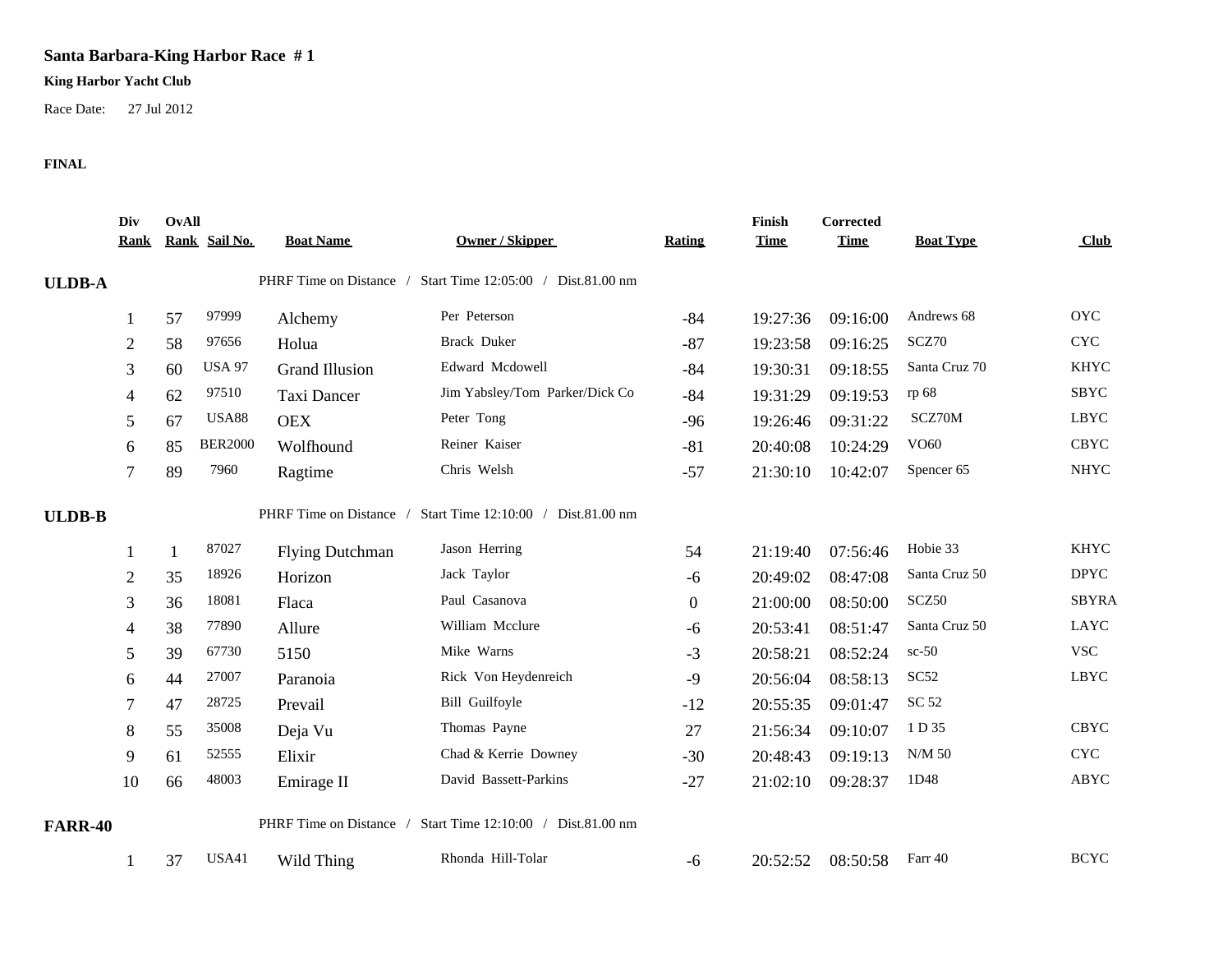|                   | $\overline{2}$ | 41 | 50060         | Foil                 | Gordon Leon                                                 | -6    | 20:56:24 | 08:54:30 | Farr 40           | <b>CBYC</b>               |
|-------------------|----------------|----|---------------|----------------------|-------------------------------------------------------------|-------|----------|----------|-------------------|---------------------------|
|                   | 3              | 42 | 888           | White Knight         | Zoltan Katinszky                                            | -6    | 20:56:25 | 08:54:31 | Farr 40           | <b>CBYC</b>               |
|                   | 4              | 43 | 1313          | Viva La Vida         | Jeffrey Shew/ Bill Durant                                   | -6    | 20:56:47 | 08:54:53 | Farr 40           | <b>LBYC</b>               |
|                   | 5              | 53 | 104           | Flyer                | Stan Shaw                                                   | -6    | 21:08:54 | 09:07:00 | Farr 40           | SBYC                      |
|                   | 6              | 79 | 40033         | <b>Wooly Bully</b>   | Paul Zambriski                                              | -6    | 21:55:35 | 09:53:41 | Farr 40           | <b>KHYC</b>               |
| <b>SPRIT/PHRF</b> |                |    |               |                      | PHRF Time on Distance / Start Time 12:20:00 / Dist.81.00 nm |       |          |          |                   |                           |
|                   |                | 8  | <b>USA524</b> | Escapade             | Mark Noble                                                  | 84    | 22:24:50 | 08:11:26 | J 105             | SBYC                      |
|                   | 2              | 15 | 395           | Off The Porch        | Scott Mcdaniel                                              | 84    | 22:38:10 | 08:24:46 | J/105             | <b>SIBYC</b>              |
|                   | 3              | 21 | 46630         | Shenanigans          | Gary Winton                                                 | 36    | 21:42:16 | 08:33:40 | J120              | <b>CBYC</b>               |
|                   | 4              | 22 | <b>USA634</b> | Armida               | Thomas Bollay                                               | 84    | 22:47:08 | 08:33:44 | J105              | <b>SBYC</b>               |
|                   | 5              | 29 | 46714         | Pole Dancer          | Tom & Terri Manok                                           | 36    | 21:50:03 | 08:41:27 | J120              | <b>OYC</b>                |
|                   | 6              | 31 | 7914          | Double Down          | Brian Kerr                                                  | 90    | 23:06:19 | 08:44:49 | $J-92$            | PBYC                      |
|                   |                | 32 | 7052          | Linstar              | John Shulze                                                 | 54    | 22:17:51 | 08:44:57 | $J-109$           | <b>BYC</b>                |
|                   | 8              | 46 | 7311          | <b>JATO</b>          | Bill Webster/ Mike Moorhead                                 | 27    | 21:56:03 | 08:59:36 | $J-111$           | <b>KHYC</b>               |
|                   | 9              | 50 | 55055         | Bluebird             | Tom Cullen                                                  | 36    | 22:12:41 | 09:04:05 | J 120             | SBYC                      |
|                   | 10             | 54 | 79125         | <b>Sunday Ticket</b> | Daniel Scouler                                              | 18    | 21:53:55 | 09:09:37 | J122              | $\ensuremath{\text{CYC}}$ |
|                   | -11            | 64 | 7707          | Ghost II             | Al Berg                                                     | 30    | 22:25:08 | 09:24:38 | Farr 395          | <b>SMWYC</b>              |
|                   | 12             | 86 | 56810         | <b>Blue Pacific</b>  | Lenny Shabes/ David Inglis                                  | 57    | 00:02:53 | 10:25:56 | CC 115            | $\ensuremath{\text{CYC}}$ |
| PHRF-A            |                |    |               |                      | PHRF Time on Distance / Start Time 12:15:00 / Dist.81.00 nm |       |          |          |                   |                           |
|                   |                | 17 | 56134         | Uhambo               | David Chase                                                 | 39    | 21:34:23 | 08:26:44 | Fast 42           |                           |
|                   | 2              | 26 | 56336         | French Kiss          | Christopher Hillseth                                        | 39    | 21:45:53 | 08:38:14 | 44.7              | <b>SBYRC</b>              |
|                   | 3              | 40 | 4417          | Distraxion           | Jeffery Coyle                                               | 30    | 21:49:49 | 08:54:19 | Xp44              | <b>KHYC</b>               |
|                   |                | 48 | 56447         | Green Dragon 2       | R.D. Green                                                  | 39    | 22:09:44 | 09:02:05 | <b>First 44.7</b> | <b>DRYC</b>               |
|                   | 5              | 76 | 42401         | Airwaves             | Dennis Ponsor/ Steve Peterson                               | 21    | 22:24:56 | 09:41:35 | Frers 50          | syc                       |
|                   | 6              | 78 | 52592         | Javelin              | Dave Fell                                                   | $-15$ | 21:47:12 | 09:52:27 | 49                | <b>SIBYC</b>              |
|                   |                | 80 | 7173          | Carmagnole           | Dan Howard                                                  | 24    | 22:53:48 | 10:06:24 | First 45          | <b>DPYC</b>               |
|                   | 8              | 83 | 7159          | Transformer          | Joel Young                                                  | 27    | 23:05:26 | 10:13:59 | Oceanis           | <b>DRYC</b>               |
| PHRF-B            |                |    |               |                      | PHRF Time on Distance / Start Time 12:20:00 / Dist.81.00 nm |       |          |          |                   |                           |
|                   | 1              | 10 | 42757         | Tigger               | Fred & Suzanne Cottrell                                     | 81    | 22:23:09 | 08:13:48 | $J-33$            | KHYC                      |
|                   |                |    |               |                      |                                                             |       |          |          |                   |                           |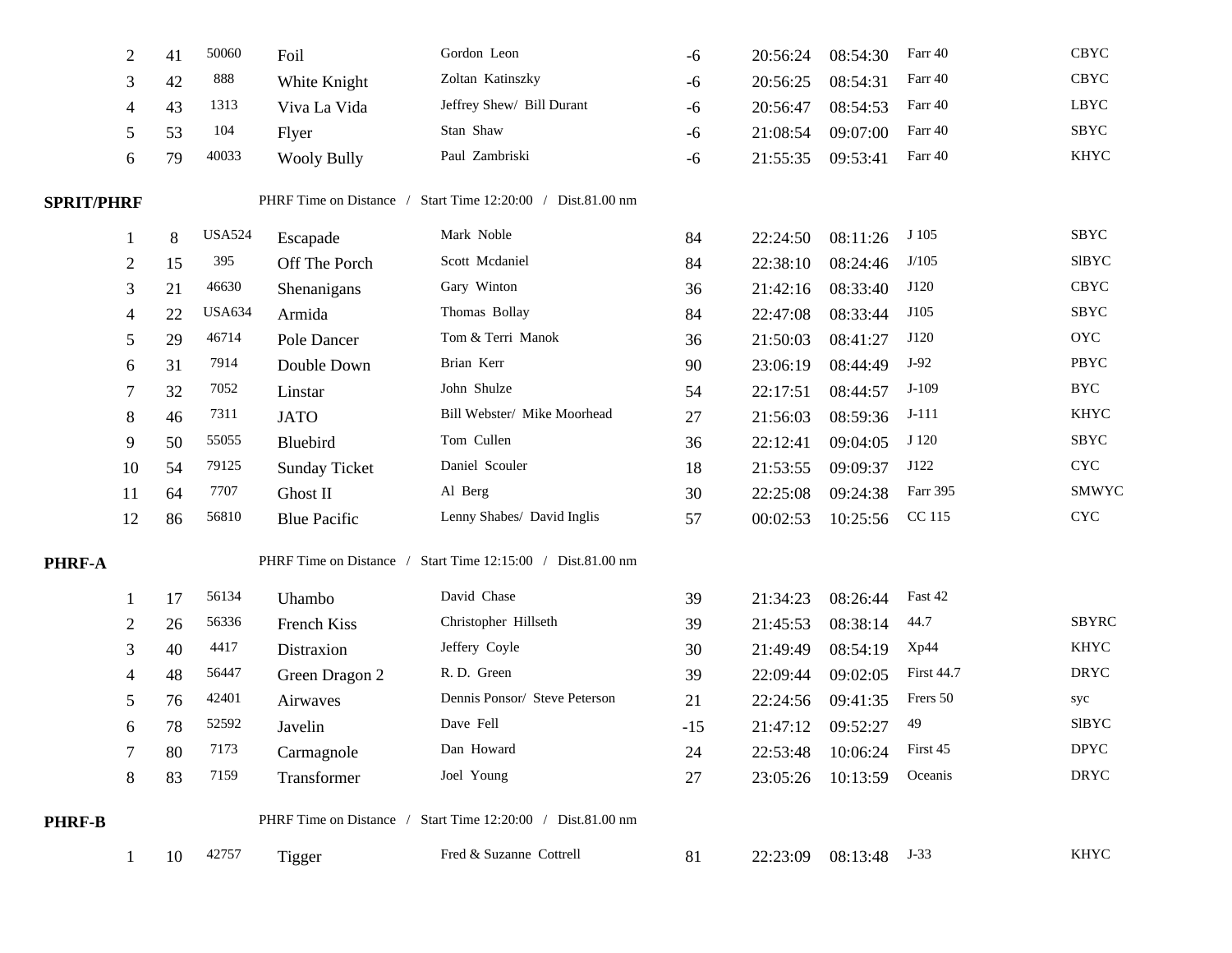|               | $\overline{2}$ | 12             | 32551 | Ono                | Mike Galloway/ Mark Folkman                                 | 48  | 21:40:52 | 08:16:04 | Olson 40          | <b>KHYC</b>               |
|---------------|----------------|----------------|-------|--------------------|-------------------------------------------------------------|-----|----------|----------|-------------------|---------------------------|
|               | 3              | 13             | 56284 | Sleeper            | Ron Simonson                                                | 78  | 22:21:32 | 08:16:14 | SO44              | CBYC                      |
|               | 4              | 18             | 7278  | Jungle Jim         | James Maslon                                                | 69  | 22:20:35 | 08:27:26 | Jeanneau 49       | <b>DRYC</b>               |
|               | 5              | 20             | 56443 | Marisol            | Seth Hall                                                   | 42  | 21:49:28 | 08:32:46 | J124              | <b>CRA</b>                |
|               | 6              | 33             | 52727 | Flash Packet       | Peter Stazicker                                             | 57  | 22:22:34 | 08:45:37 | First40.7         | <b>CYC</b>                |
|               |                | 34             | 56106 | Tranquility        | Max Lynn                                                    | 57  | 22:23:53 | 08:46:56 | <b>First 40.7</b> | <b>SBYC</b>               |
|               | 8              | 56             | 56192 | Forgiveness        | Joe Simpkins                                                | 42  | 22:31:04 | 09:14:22 | 124               | $\ensuremath{\text{CYC}}$ |
|               | 9              | 71             | 56470 | By Design          | Oliver Garrett                                              | 84  | 23:47:50 | 09:34:26 | 36.7 first        | <b>DRYC</b>               |
|               | 10             | 88             | 93580 | Mare Zia           | James Lee                                                   | 78  | 00:47:20 | 10:42:02 | Centurion 40S     | <b>KHYC</b>               |
| <b>PHRF-C</b> |                |                |       |                    | PHRF Time on Distance / Start Time 12:25:00 / Dist.81.00 nm |     |          |          |                   |                           |
|               |                | 3              | 97871 | Wind Dancer        | P K Edwards                                                 | 102 | 22:40:26 | 07:57:44 | Cat 42            | <b>VYC</b>                |
|               | $\overline{2}$ | 14             | 56700 | Duchess            | Ron Jacobs                                                  | 102 | 23:03:52 | 08:21:10 | 42MKII            | <b>DRYC</b>               |
|               | 3              | 24             | 77839 | <b>Rush Street</b> | Larry Leveille                                              | 111 | 23:29:30 | 08:34:39 | J 29              | SBYC                      |
|               |                | 25             | 97089 | Traveler           | Jack Mayer                                                  | 102 | 23:18:03 | 08:35:21 | Exp 34            | <b>DRYC</b>               |
|               | 5              | 28             | 56688 | Tesoro             | Rice                                                        | 105 | 23:27:45 | 08:41:00 | Harbor 30         | SBYC                      |
|               | 6              | 49             | 8391  | Shockwave          | Gary Grijalva                                               | 102 | 23:44:52 | 09:02:10 | Newport 41s       | <b>AYC</b>                |
|               |                | 82             | 46840 | Diligence          | Simon Smith                                                 | 102 | 00:52:04 | 10:09:22 | Frers Tri-Cabin   | $\operatorname{SLYC}$     |
|               | 8              | 91             | 27620 | Gauntlet           | George Doran                                                | 108 | 02:34:07 | 11:43:19 | Erickson 39       | <b>SBSC</b>               |
|               | 9              | 92             | 77649 | Hassle             | Larry Malmberg                                              | 111 | 03:26:52 | 12:32:01 | $38\,$            | $_{\mathrm{SYC}}$         |
| <b>DNS</b>    | 11             | 98             | 18460 | Paradise Found     | Jimmy Albert                                                | 108 |          |          | C&C 37            | $_{\rm VYC}$              |
| <b>PHRF-D</b> |                |                |       |                    | PHRF Time on Distance / Start Time 12:25:00 / Dist.81.00 nm |     |          |          |                   |                           |
|               |                | $\overline{2}$ | 56550 | Janina             | Mark Keller                                                 | 138 | 23:29:01 | 07:57:43 | Santa Cruz 27     | <b>PSSA</b>               |
|               | 2              | 5              | 7950  | Celebrity          | Jerry Finnegan                                              | 114 | 23:01:31 | 08:02:37 | Cal 40            | <b>KHYC</b>               |
|               | 3              | 7              | 56782 | Midnight Run       | John Dean                                                   | 150 | 23:56:10 | 08:08:40 | 320               | <b>KHYC</b>               |
|               |                | 9              | 97243 | No Parley          | Jack Maranto                                                | 114 | 23:10:45 | 08:11:51 | Cal <sub>40</sub> | <b>SAYC</b>               |
|               | 5              | 11             | 63163 | Rubiconiii         | Rod Percival                                                | 138 | 23:45:59 | 08:14:41 | Contessa 33       | <b>PSSA</b>               |
|               | 6              | 19             | 7661  | Pacific            | Whitney Green                                               | 117 | 23:33:15 | 08:30:18 | SunOdyssey        | $\ensuremath{\text{CYC}}$ |
|               | 7              | 87             | 18029 | Sloop John B       | John Coye                                                   | 168 | 02:44:31 | 10:32:43 | Merit 25          | <b>SBYC</b>               |
|               |                |                |       |                    |                                                             |     |          |          |                   |                           |

**SPRIT/ULDB-A** PHRF Time on Distance / Start Time 12:00:00 / Dist.81.00 nm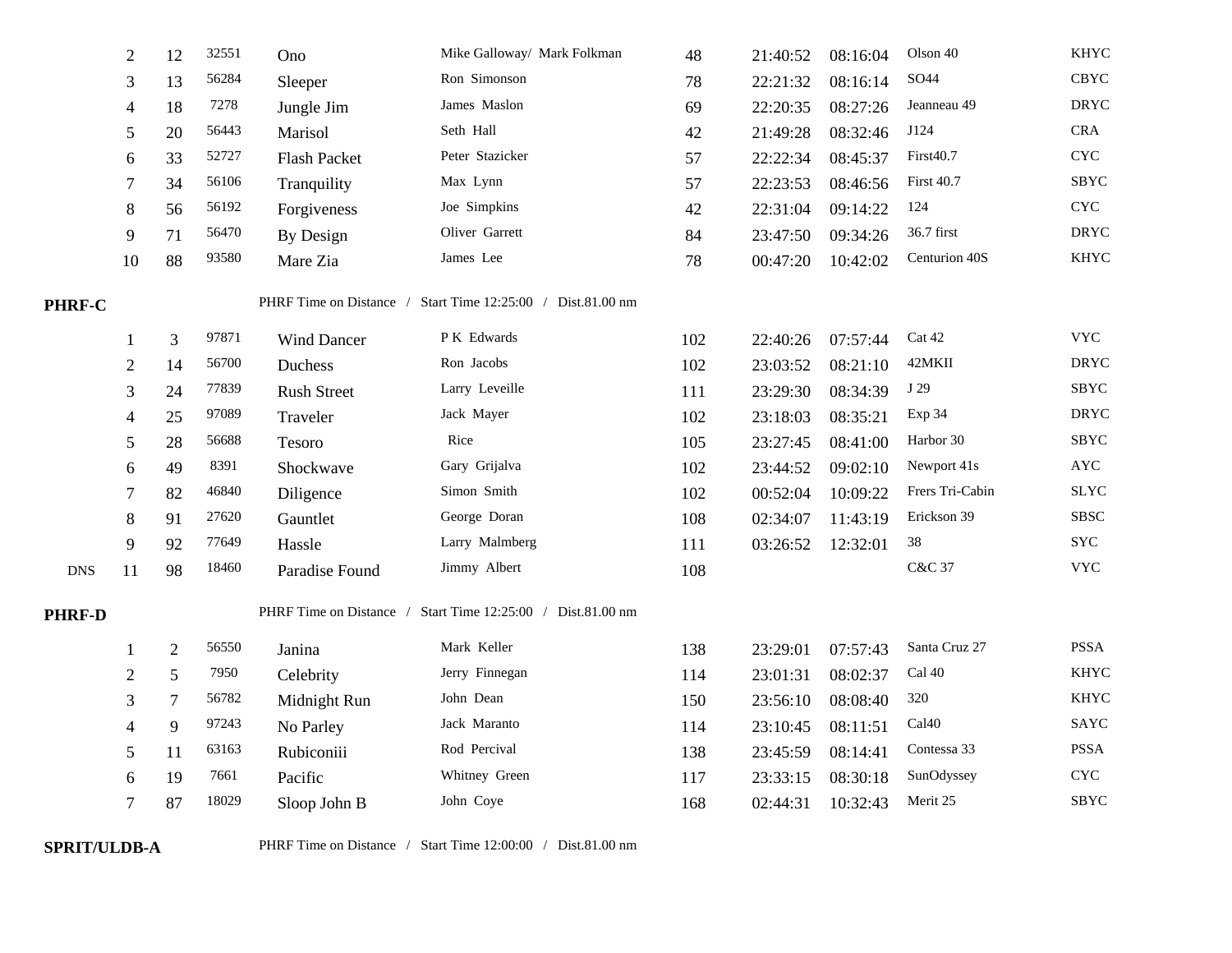|                             |                | 68 | 97777                                                       | Medicine Man            | Robert Lane                         | $-99$  | 19:18:55 | 09:32:34 | Andrews 63           | <b>LBYC</b>               |
|-----------------------------|----------------|----|-------------------------------------------------------------|-------------------------|-------------------------------------|--------|----------|----------|----------------------|---------------------------|
|                             | $\overline{2}$ | 72 | <b>USA2121</b>                                              | Rio                     | Manouch Moshayedi                   | $-99$  | 19:23:14 | 09:36:53 | <b>J/V TP52</b>      | <b>SYC</b>                |
|                             | 3              | 73 | 52005                                                       | Rebel Yell              | David Team                          | $-96$  | 19:28:04 | 09:37:40 | <b>TP52</b>          | <b>NHYC</b>               |
|                             | 4              | 74 | 50100                                                       | Margaritraville 1 1/    | Jay Steinbeck                       | $-72$  | 20:00:29 | 09:37:41 | custom 52            | $\ensuremath{\text{CYC}}$ |
|                             | 5              | 81 | <b>USA7744</b>                                              | Pendragon 6             | John Maclaurin                      | $-147$ | 18:48:54 | 10:07:21 | DAV70                | $\ensuremath{\text{CYC}}$ |
|                             | 6              | 90 | 65002                                                       | <b>Bad Pak</b>          | Tom Holthus                         | $-141$ | 20:10:33 | 11:20:54 | STP <sub>65</sub>    | <b>SDYC</b>               |
| <b>DNS</b>                  | $\,8\,$        | 98 | 627                                                         | Rapid Transit           | James Partridge                     | $-90$  |          |          | Antrim 49            | LAYC                      |
| <b>SPRIT/ULDB-B</b>         |                |    |                                                             | PHRF Time on Distance / | Start Time 12:10:00 / Dist.81.00 nm |        |          |          |                      |                           |
|                             |                | 23 | <b>USA 400</b>                                              | Rock & Roll             | Bernard Girod                       | $-21$  | 20:15:46 | 08:34:07 | Farr 400             | SBYC                      |
|                             | 2              | 52 | 7065                                                        | Timeshaver              | Viggo K Torbensen                   | $-3$   | 21:12:54 | 09:06:57 | J125                 | <b>DPYC</b>               |
|                             | 3              | 65 | 7249                                                        | It s Ok                 | Tres Gordo                          | $-57$  | 20:20:47 | 09:27:44 | Andrews 49.9         | <b>BYC</b>                |
|                             | 4              | 69 | 93145                                                       | Radio Flyer             | Carolyn Parks                       | $-30$  | 21:02:09 | 09:32:39 | J145                 | <b>SBYC</b>               |
|                             | 5              | 77 | 6164                                                        | Varuna                  | Chris Hemans                        | $-42$  | 20:57:44 | 09:44:26 | Rogers 46            | <b>BYC</b>                |
| <b>DNS</b>                  | 7              | 98 | <b>USA 36</b>                                               | Napalm In The Morni     | Pete Woodworth                      | $-21$  |          |          | SCH <sub>40</sub>    | SSYC                      |
| SPRIT/ULDB-C                |                |    | PHRF Time on Distance / Start Time 12:15:00 / Dist.81.00 nm |                         |                                     |        |          |          |                      |                           |
|                             |                | 4  | 50904                                                       | Plankton                | John Staff                          | 39     | 21:09:32 | 08:01:53 | Viper 830            | $\ensuremath{\text{CYC}}$ |
|                             | 2              | 16 | 103                                                         | Blade                   | Mick Shlens                         | 18     | 21:04:36 | 08:25:18 | Melges-30            | <b>KHYC</b>               |
|                             | 3              | 27 | 7524                                                        | Los Banditos            | Mike Wolfe                          | 54     | 22:07:40 | 08:39:46 | Melges24             | <b>SBSC</b>               |
|                             | 4              | 70 | 11                                                          | Anarchy                 | Scot Tempesta                       | 36     | 22:37:21 | 09:33:45 | Andrews 68           | SDYC                      |
| $\ensuremath{\mathrm{DNF}}$ | 6              | 98 | 20001                                                       | Carrera                 | Ralf Butz                           | 60     |          |          | Carrera 29           | <b>DPYC</b>               |
| <b>OCRA</b>                 |                |    |                                                             | PHRF Time on Distance / | Start Time 12:00:00 / Dist.81.00 nm |        |          |          |                      |                           |
|                             |                | 6  | 27075                                                       | Exit                    | Kurt Mayol                          | $-7$   | 19:56:59 | 08:06:26 | Kendrick 9 meter     | <b>KHYC</b>               |
|                             | $\overline{2}$ | 30 | $\boldsymbol{0}$                                            | Profligate              | Dona De Mallorca                    | 17     | 21:04:32 | 08:41:35 | SURFIN <sub>63</sub> | LBYC                      |
|                             | 3              | 45 | 97645                                                       | Neck Sprain             | Wade Stevens                        | 25     | 21:32:32 | 08:58:47 | F <sub>27</sub>      | <b>KHYC</b>               |
|                             | 4              | 51 | FRA11                                                       | Gocart                  | Chris Slagerman                     | $-111$ | 18:36:07 | 09:05:58 | Seacart 30           | $\ensuremath{\text{CYC}}$ |
|                             | 5              | 59 | 27031                                                       | Triple Tap              | Alan Egusa                          | $-50$  | 20:10:00 | 09:17:30 | $F-31$               | <b>SBYRC</b>              |
|                             | 6              | 63 | 27082                                                       | Minette                 | Michael Leneman                     | $-57$  | 20:03:33 | 09:20:30 | none                 | SMWYC                     |
|                             |                | 75 | 34                                                          | Orange                  | Paul Martson                        | 21     | 22:07:17 | 09:38:56 | Contour 34 Trimaran  | PBYC                      |
|                             | 8              | 84 | 54-46                                                       | Natural Mystic          | Kyber Logue                         | 42     | 23:19:49 | 10:23:07 | 55 STD               | SBYC                      |